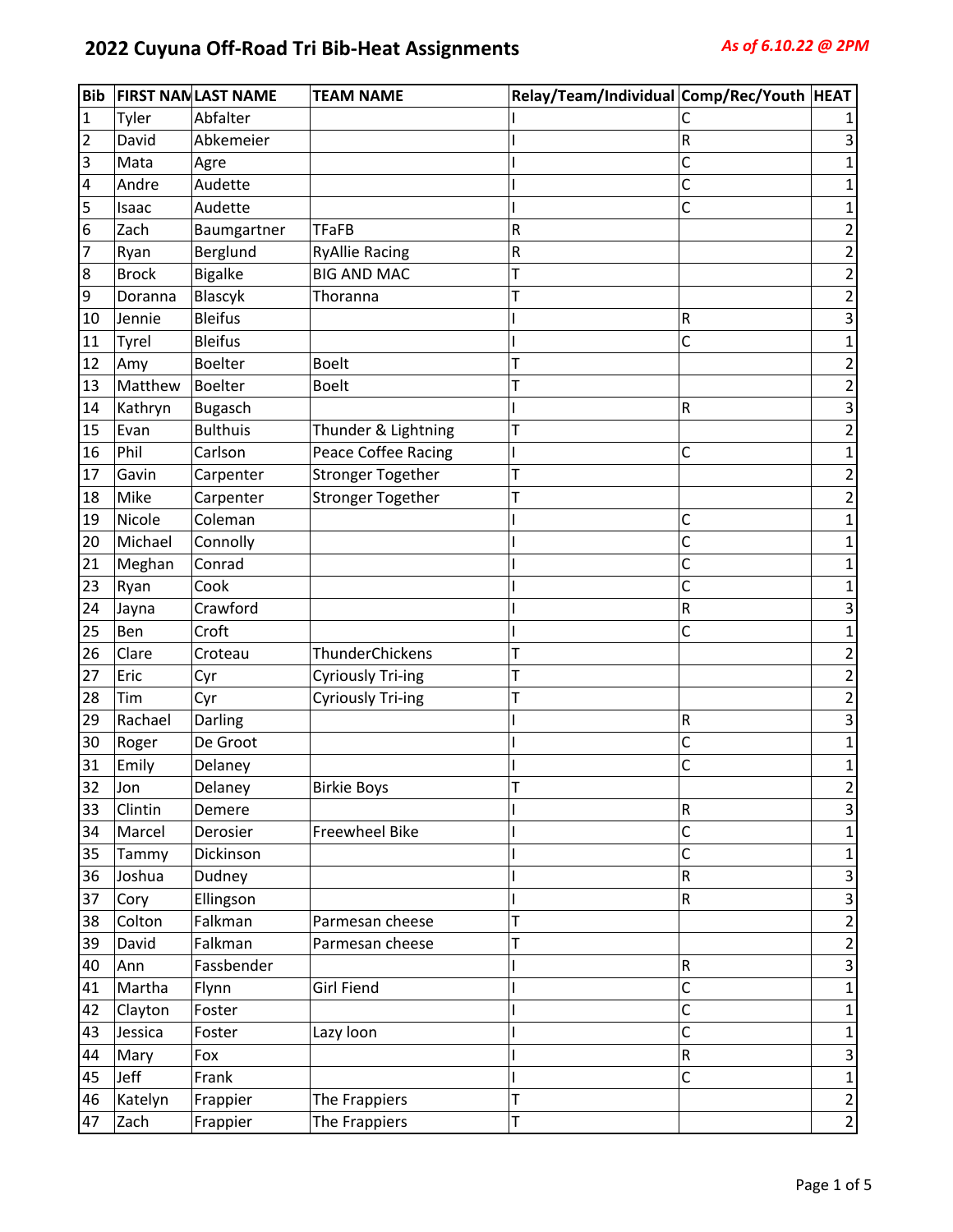| 48 | Theo              | Gaalswyk       | Thoranna                     | Τ         |              | 2                       |
|----|-------------------|----------------|------------------------------|-----------|--------------|-------------------------|
| 49 | <b>Brian</b>      | Gehling        |                              |           | R            | 3                       |
| 50 | Tyler             | Geyen          |                              |           | ${\sf R}$    | 3                       |
| 51 | <b>Becky</b>      | Gilk           |                              |           | R            | 3                       |
| 52 | Shane             | Graham         | Not Fast, Just Furious       | T         |              | 2                       |
| 53 | Allison           | Granos         | Drew and Allison             | т         |              | 2                       |
| 54 | Damon             | Grilz          |                              |           | R            | 3                       |
| 55 | Elizabeth         | Grilz          |                              |           | R            | 3                       |
| 56 | Sarah             | Hagen          |                              |           | R            | 3                       |
| 57 | David             | Hallman        |                              |           | C            | $\mathbf{1}$            |
| 58 | Heather           | Hampton        | <b>Team Hampton</b>          | т         |              | 2                       |
| 59 | Joel              | Hampton        | <b>Team Hampton</b>          | Τ         |              | $\overline{2}$          |
| 60 | Michael           | Hansen         |                              |           | R            | 3                       |
| 61 | Ted               | Hansen         | <b>Crappie Floppers</b>      | Т         |              | $\overline{2}$          |
| 62 | Christophe Hanson |                |                              |           | С            | $\mathbf 1$             |
| 63 | David             | Hanson         | Pinecone                     | R         |              | 2                       |
| 64 | David             | Hart           |                              |           | R            | 3                       |
| 65 | Gabe              | Hart           |                              |           | R            | 3                       |
| 66 | Luke              | Hartog         |                              |           | C            | $\mathbf{1}$            |
| 67 | Aj                | Hegg           | Hegginators                  | Т         |              | 2                       |
| 68 | Cara              | Hegg           | Hegginators                  | Т         |              | $\overline{2}$          |
| 69 | Gretchen          | Hinchley       | M                            | R         |              | $\overline{2}$          |
| 70 | Jake              | Hockert        | Double H Dudes               | T         |              | $\overline{2}$          |
| 71 | Josh              | Hockert        | Double H Dudes               | Т         |              | $\overline{\mathbf{c}}$ |
| 72 | Rachel            | Hockert        | Worth A Tri                  | $\sf R$   |              | $\overline{\mathbf{c}}$ |
| 73 | Spencer           | Hollenhorst    | TBD                          | R         |              | $\overline{2}$          |
| 74 | Heather           | Hooper         |                              |           | R            | 3                       |
| 75 | Anna              | Horning Nygren | <b>Team Bad Decisions</b>    |           | R            | 3                       |
| 76 | Scott             | Hudson         |                              |           | C            | 1                       |
| 77 | Gary              | Hunt           | <b>Lead Feet</b>             | T         |              | $\overline{2}$          |
| 79 | Nolan             | Jacobs         | The_SJN_Extravaganza         | R         |              | $\overline{2}$          |
| 80 | Gunnar            | Jacobson       | JacWheel                     | Т         |              | $\mathbf{2}$            |
| 81 | Cassandra Jensen  |                | Jensen Sisters               | T         |              | $\mathbf 2$             |
| 82 | Cinda             | Jensen         | <b>Marron's Minions</b>      | ${\sf R}$ |              | $\overline{2}$          |
| 83 | Luke              | Jensen         |                              |           | $\mathsf R$  | $\overline{3}$          |
| 84 | Peggy             | Jensen         | Jensen Sisters               | T         |              | $\overline{2}$          |
| 85 | Joel              | Johnson        |                              |           | R            | $\mathsf 3$             |
| 86 | Coralie           | Jones          | <b>Team Bad Decisions JR</b> | T         |              | $\overline{2}$          |
| 87 | Todd              | Jones          | Team Jones - Tri-ing to K    | ${\sf R}$ |              | $\overline{2}$          |
| 88 | Wade              | Jung           | Tri Not to Die               | T         |              | $\overline{2}$          |
| 89 | Greg              | Jurek          |                              |           | C            | $\mathbf{1}$            |
| 90 | Sanita            | Kalnite        |                              |           | ${\sf R}$    | $\mathsf 3$             |
| 91 | Adam              | Kramvik        |                              |           | $\mathsf{C}$ | $\mathbf{1}$            |
| 92 | Ben               | Krause         |                              |           | ${\sf R}$    | 3                       |
| 93 | Julie             | Laflamme       |                              |           | $\mathsf{C}$ | $\mathbf{1}$            |
| 94 | <b>Brent</b>      | Lamfers        |                              |           | $\sf R$      | $\mathsf 3$             |
|    |                   |                |                              |           |              |                         |
| 95 | Kaleb             | Landers        |                              |           | ${\sf R}$    | $\mathbf{3}$            |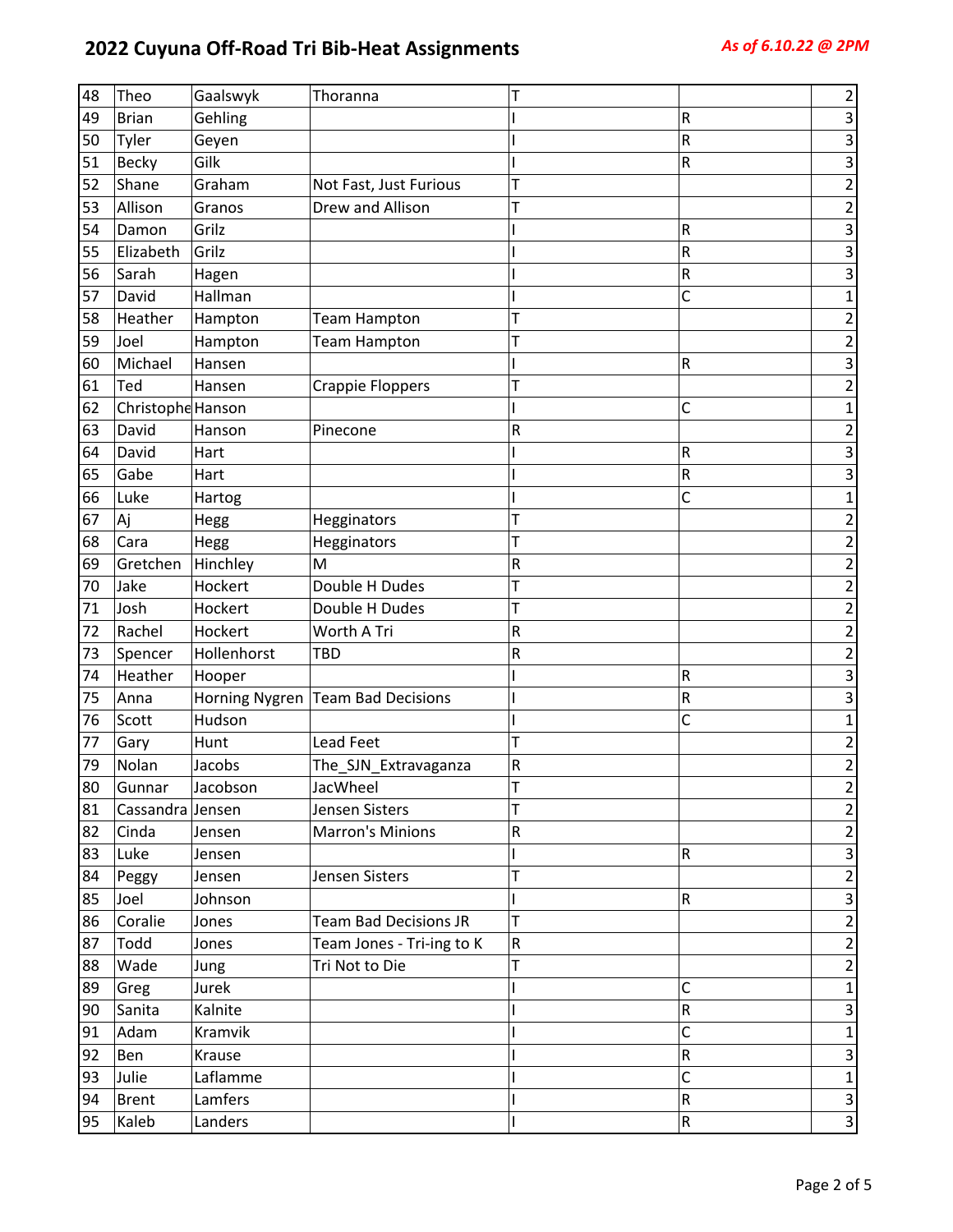| 96        | Adam               | Landon        | <b>Slow Loris</b>            | R         |                | $\overline{2}$          |
|-----------|--------------------|---------------|------------------------------|-----------|----------------|-------------------------|
| 97        | Camille            | Lang          |                              |           | С              | $\mathbf{1}$            |
| 98        | Clayton            | Lang          |                              |           | C              | 1                       |
| 99        | <b>Bryce</b>       | Larson        | Sic & Bryce                  | T         |                | $\overline{\mathbf{c}}$ |
| 100       | Mike               | Larson        | ThunderChickens              |           |                | $\overline{c}$          |
| 101       | Charles            | Lawler        |                              |           | R              | 3                       |
| 102       | Katie              | Lawler        | <b>Team Bad Decisions</b>    |           | ${\sf R}$      | 3                       |
|           | 103 Andrea         | Lawrence      | Azwoop                       | т         |                | $\overline{\mathbf{c}}$ |
|           | 104 Michelle       | Leblanc       |                              |           | R              | 3                       |
|           | 105 Nathaniel Leis |               |                              |           | C              | 1                       |
| 106       | Lucy               | Lewandowski   |                              |           | C              | 1                       |
| 107       | Jessica            | Longhurst     | Takedown 2.0                 | ${\sf R}$ |                | $\overline{\mathbf{c}}$ |
|           | 108 Taylor         | Lundquist     | Cykel                        |           | C              | 1                       |
|           | 109 Kathryn        | Malenke       | <b>PKM</b>                   | Т         |                | 2                       |
| 110       | Paul               | Malenke       | <b>PKM</b>                   | T         |                | 2                       |
|           | 111 $S$ cott       | Mark          |                              |           | R              | 3                       |
|           | 112 Annie          | Marrin        | Crappie Floppers             | T         |                | $\overline{\mathbf{c}}$ |
| 113       | Aliisa             | Marshall      |                              |           | R              | 3                       |
| 114       | Kris               | Mazar         | <b>TEAM MISADVENTURES!</b>   | ${\sf R}$ |                | $\overline{\mathbf{c}}$ |
| 115       | Kenneth            | McFarlane     |                              |           | C              | $\mathbf 1$             |
| 116       | Andrew             | McIntyre      | <b>BIG AND MAC</b>           | Т         |                | $\overline{\mathbf{c}}$ |
| 117       | Sandra             | Meer          | Duh-bah-lyn'rs               | R         |                | $\overline{2}$          |
|           | 118 Zachary        | Meer          |                              |           | С              | 1                       |
| 119       | Heather            | Meixner       | Winging It                   | T         |                | 2                       |
|           | $120$ Ryan         | Miller        |                              |           | R              | 3                       |
| 121       | Alexander Monroe   |               |                              |           | C              | 1                       |
| 122       | Erica              | Monroe        |                              |           | R              | 3                       |
|           | 123 Dylan          | Moorlag       |                              |           | C              | 1                       |
| 124       | Ryan               | Murphy        | <b>Father Figures</b>        | T         |                | 2                       |
| 125       | Olivia             | Musser        | here for the beer            | R         |                | $\overline{c}$          |
|           | 126 Esmé           | Needham       | <b>Peace Coffee Racing</b>   | R         |                | $\overline{2}$          |
|           | $127$ Tom          | Needham       | Peace Coffee Racing          |           | R              | 3                       |
|           | 128 Alyssa         | Neistadt      |                              |           | R              | 3                       |
|           | $129$ Chad         | Nelson        |                              |           | ${\sf R}$      | $\overline{\mathbf{3}}$ |
|           | 130 Biagio         | Nigrelli      | <b>Udder Chaos</b>           | T         |                | 2                       |
|           | 131 $Brady$        | Niskanen      |                              |           | С              | 1                       |
|           | 132 Carole         | <b>Norris</b> |                              |           | R              | 3                       |
|           | 133 Spencer        | Nusbaum       | Not Fast, Just Furious       | T         |                | 2                       |
|           | 134 Greta          | Nygren        | <b>Team Bad Decisions JR</b> | Т         |                | $\overline{c}$          |
|           | 135 Janeece        | Oatman        | House of Pain                | ${\sf R}$ |                | $\sqrt{2}$              |
|           | 136 Jeremy         | Olson         | The Driftless Duo            | T         |                | $\overline{2}$          |
|           | 137 Chelsea        | Ornelas       |                              |           | R              | 3                       |
|           | 138 Suzie          | Pahl          |                              |           | ${\sf R}$      | $\mathsf 3$             |
|           | 139 Derrick        | Paquin        | <b>Father Figures</b>        |           |                | 2                       |
|           | $140$ Cole         | Patten        |                              |           | С              | $\mathbf 1$             |
|           | 141 Richard        | Paulson       |                              |           | $\mathsf{C}$   | $\mathbf 1$             |
| $142$ Jay |                    | Petersen      |                              |           | $\overline{C}$ | $\mathbf 1$             |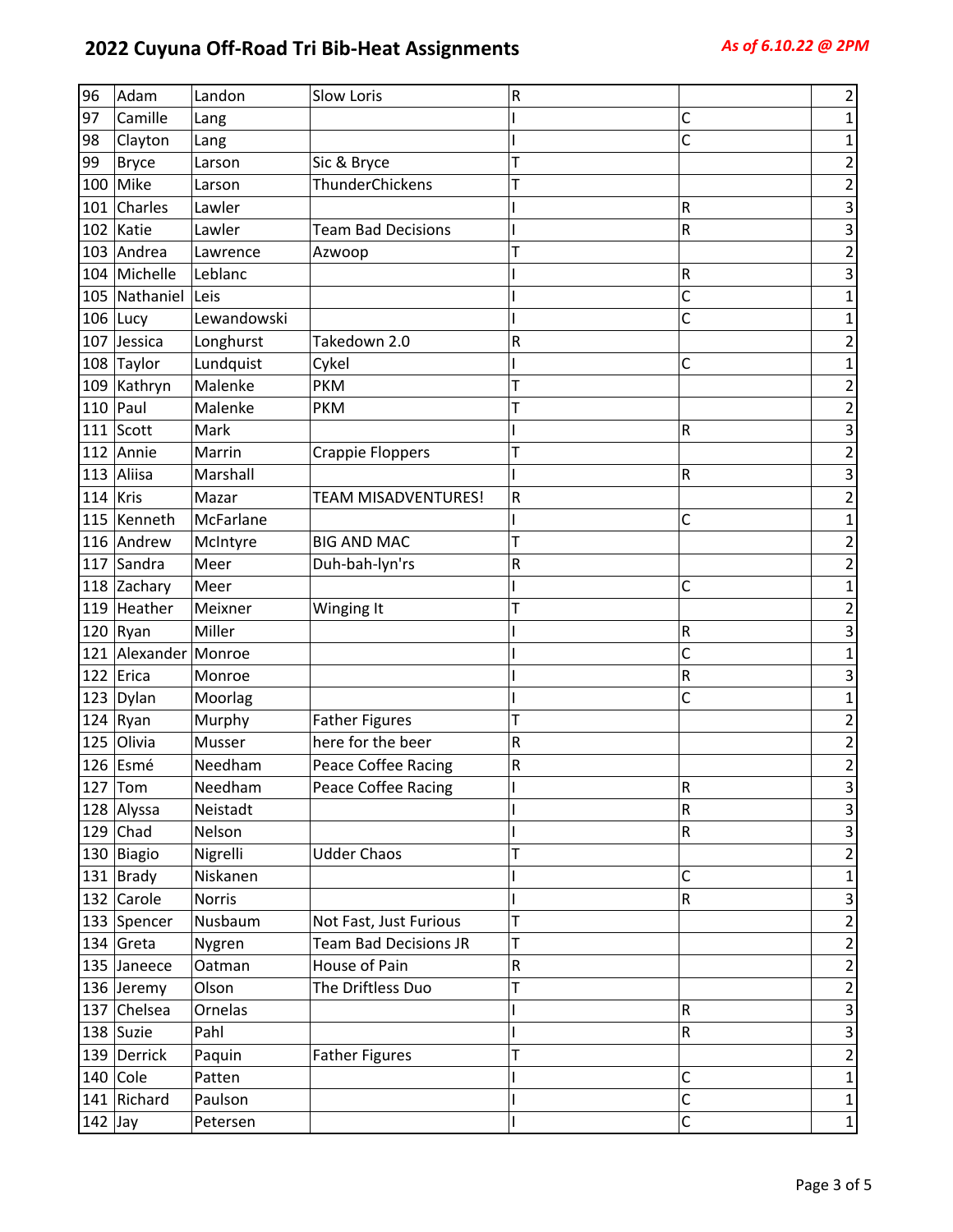| Mariah<br>C<br>144<br>Peterson<br>1<br>Simon<br>145<br>2<br><b>Birkie Boys</b><br>т<br>Peterson<br>Todd<br>146<br>$\overline{2}$<br>Peterson<br>т<br>Azwoop<br>Chuck<br>147<br>Picard<br>Camp Cuyuna<br>С<br>1<br>Tonya<br>R<br>148<br>Pick<br>3<br>Zach<br>3<br>149<br>Pierce<br>R<br>Pochardt<br>R<br>150<br>Dawn<br>3<br>151<br>Philip<br>R<br>3<br>Potvien<br>C<br>152<br>Lynnette<br>Provost<br>1<br>Scott<br>153<br>C<br>Quesnell<br><b>Bear Handed</b><br>1<br>Quesnell<br>154<br>Tim<br>C<br>1<br>C<br>155<br>Angela<br>Rassmussen<br>1<br>156<br>Nathaniel Reynolds<br>C<br>1<br>157<br>Beth<br>Robelia<br><b>Pixie Sticks</b><br>т<br>2<br>Cally<br>158<br>R<br>3<br>Roering<br>Bobbi<br>159<br>T<br>$\overline{\mathbf{c}}$<br>Rono<br>Winging It<br>Adam<br>T<br>160<br>The Bearded Baldy Rippers<br>$\overline{c}$<br>Ross<br>Chris<br>$\overline{\mathbf{c}}$<br>161<br>Get Rich or Die Tri-ing<br>Т<br>Rouse<br>162<br>Shaun<br>Thunder & Lightning<br>$\overline{2}$<br>T<br>Rowley<br>163<br>Jan<br>Rumpca-Burley<br>C<br>$\mathbf{1}$<br>Schachtele<br>164<br>Bryan<br>3<br>R<br>165<br>Eric<br>Schleppenbach<br>T<br>Schleppen-Bawesome<br>$\overline{c}$<br>166<br>Schleppenbach<br>Schleppen-Bawesome<br>Т<br>2<br>Ivan<br>Schultz<br>167<br>Matt<br>3<br>R<br>C<br>Schwandt<br>168<br>Andrew<br>1<br>169<br>Luke<br>Schwandt<br>3<br>R<br>C<br>Mitchell<br>170<br>Scott<br>1<br>C<br>171<br>McLean<br>Severson<br>1<br>Shefelbine<br>172<br>Terri<br><b>Team Bad Decisions</b><br>R<br>3<br>Shulha<br><b>Team Shulha</b><br>2<br>173<br>Andrew<br>174 Jennifer<br>Shulha<br>Team Shulha<br>$\overline{2}$<br>Τ<br>175 Sarah<br>T<br>$\overline{2}$<br>Sicheneder<br>Sic & Bryce<br>176 Darrin<br>Siefken<br>C<br>1<br>Sommerlot<br>C<br>177 Spencer<br>$\mathbf{1}$<br>${\sf R}$<br>178 Michael<br>$\mathsf 3$<br>Soucy<br>180 Susan<br><b>Stark</b><br>$\overline{\mathbf{c}}$<br>${\sf R}$<br>keep er movin<br>$\mathbf{3}$<br>181 Eric<br>Steberg<br>R<br>Strombeck<br>Drew and Allison<br>$\overline{2}$<br>182 Drew<br>т<br>183 Timothy<br>$\mathsf 3$<br>Studer<br>R<br>${\sf R}$<br>$\overline{2}$<br>184 Kathy<br>Sullivan<br>age before beauty<br>$\mathbf 2$<br>185 Mitch<br>The Bearded Baldy Rippers<br>T<br>Swaggert<br>186 Michael<br>Big Dawgs Walkin'<br>Tebon<br>${\sf R}$<br>$\mathbf 2$<br>$\sqrt{2}$<br>187 Billy<br>Lead Feet<br>T<br>Thureson<br>$188$ Ryan<br>$\mathbf 1$<br>Thurm<br>C<br>T<br>$\mathbf 2$<br>189 Andrew<br>Toftness<br>Toftness<br>190 Liz | 143 Josh | Peterson |          |   | C | 1              |
|-----------------------------------------------------------------------------------------------------------------------------------------------------------------------------------------------------------------------------------------------------------------------------------------------------------------------------------------------------------------------------------------------------------------------------------------------------------------------------------------------------------------------------------------------------------------------------------------------------------------------------------------------------------------------------------------------------------------------------------------------------------------------------------------------------------------------------------------------------------------------------------------------------------------------------------------------------------------------------------------------------------------------------------------------------------------------------------------------------------------------------------------------------------------------------------------------------------------------------------------------------------------------------------------------------------------------------------------------------------------------------------------------------------------------------------------------------------------------------------------------------------------------------------------------------------------------------------------------------------------------------------------------------------------------------------------------------------------------------------------------------------------------------------------------------------------------------------------------------------------------------------------------------------------------------------------------------------------------------------------------------------------------------------------------------------------------------------------------------------------------------------------------------------------------------------------------------------------------------------------------------------------------------------------------------------------------------------------------------------------------------------------------------------------------------------------------------------------------------------------------------------|----------|----------|----------|---|---|----------------|
|                                                                                                                                                                                                                                                                                                                                                                                                                                                                                                                                                                                                                                                                                                                                                                                                                                                                                                                                                                                                                                                                                                                                                                                                                                                                                                                                                                                                                                                                                                                                                                                                                                                                                                                                                                                                                                                                                                                                                                                                                                                                                                                                                                                                                                                                                                                                                                                                                                                                                                           |          |          |          |   |   |                |
|                                                                                                                                                                                                                                                                                                                                                                                                                                                                                                                                                                                                                                                                                                                                                                                                                                                                                                                                                                                                                                                                                                                                                                                                                                                                                                                                                                                                                                                                                                                                                                                                                                                                                                                                                                                                                                                                                                                                                                                                                                                                                                                                                                                                                                                                                                                                                                                                                                                                                                           |          |          |          |   |   |                |
|                                                                                                                                                                                                                                                                                                                                                                                                                                                                                                                                                                                                                                                                                                                                                                                                                                                                                                                                                                                                                                                                                                                                                                                                                                                                                                                                                                                                                                                                                                                                                                                                                                                                                                                                                                                                                                                                                                                                                                                                                                                                                                                                                                                                                                                                                                                                                                                                                                                                                                           |          |          |          |   |   |                |
|                                                                                                                                                                                                                                                                                                                                                                                                                                                                                                                                                                                                                                                                                                                                                                                                                                                                                                                                                                                                                                                                                                                                                                                                                                                                                                                                                                                                                                                                                                                                                                                                                                                                                                                                                                                                                                                                                                                                                                                                                                                                                                                                                                                                                                                                                                                                                                                                                                                                                                           |          |          |          |   |   |                |
|                                                                                                                                                                                                                                                                                                                                                                                                                                                                                                                                                                                                                                                                                                                                                                                                                                                                                                                                                                                                                                                                                                                                                                                                                                                                                                                                                                                                                                                                                                                                                                                                                                                                                                                                                                                                                                                                                                                                                                                                                                                                                                                                                                                                                                                                                                                                                                                                                                                                                                           |          |          |          |   |   |                |
|                                                                                                                                                                                                                                                                                                                                                                                                                                                                                                                                                                                                                                                                                                                                                                                                                                                                                                                                                                                                                                                                                                                                                                                                                                                                                                                                                                                                                                                                                                                                                                                                                                                                                                                                                                                                                                                                                                                                                                                                                                                                                                                                                                                                                                                                                                                                                                                                                                                                                                           |          |          |          |   |   |                |
|                                                                                                                                                                                                                                                                                                                                                                                                                                                                                                                                                                                                                                                                                                                                                                                                                                                                                                                                                                                                                                                                                                                                                                                                                                                                                                                                                                                                                                                                                                                                                                                                                                                                                                                                                                                                                                                                                                                                                                                                                                                                                                                                                                                                                                                                                                                                                                                                                                                                                                           |          |          |          |   |   |                |
|                                                                                                                                                                                                                                                                                                                                                                                                                                                                                                                                                                                                                                                                                                                                                                                                                                                                                                                                                                                                                                                                                                                                                                                                                                                                                                                                                                                                                                                                                                                                                                                                                                                                                                                                                                                                                                                                                                                                                                                                                                                                                                                                                                                                                                                                                                                                                                                                                                                                                                           |          |          |          |   |   |                |
|                                                                                                                                                                                                                                                                                                                                                                                                                                                                                                                                                                                                                                                                                                                                                                                                                                                                                                                                                                                                                                                                                                                                                                                                                                                                                                                                                                                                                                                                                                                                                                                                                                                                                                                                                                                                                                                                                                                                                                                                                                                                                                                                                                                                                                                                                                                                                                                                                                                                                                           |          |          |          |   |   |                |
|                                                                                                                                                                                                                                                                                                                                                                                                                                                                                                                                                                                                                                                                                                                                                                                                                                                                                                                                                                                                                                                                                                                                                                                                                                                                                                                                                                                                                                                                                                                                                                                                                                                                                                                                                                                                                                                                                                                                                                                                                                                                                                                                                                                                                                                                                                                                                                                                                                                                                                           |          |          |          |   |   |                |
|                                                                                                                                                                                                                                                                                                                                                                                                                                                                                                                                                                                                                                                                                                                                                                                                                                                                                                                                                                                                                                                                                                                                                                                                                                                                                                                                                                                                                                                                                                                                                                                                                                                                                                                                                                                                                                                                                                                                                                                                                                                                                                                                                                                                                                                                                                                                                                                                                                                                                                           |          |          |          |   |   |                |
|                                                                                                                                                                                                                                                                                                                                                                                                                                                                                                                                                                                                                                                                                                                                                                                                                                                                                                                                                                                                                                                                                                                                                                                                                                                                                                                                                                                                                                                                                                                                                                                                                                                                                                                                                                                                                                                                                                                                                                                                                                                                                                                                                                                                                                                                                                                                                                                                                                                                                                           |          |          |          |   |   |                |
|                                                                                                                                                                                                                                                                                                                                                                                                                                                                                                                                                                                                                                                                                                                                                                                                                                                                                                                                                                                                                                                                                                                                                                                                                                                                                                                                                                                                                                                                                                                                                                                                                                                                                                                                                                                                                                                                                                                                                                                                                                                                                                                                                                                                                                                                                                                                                                                                                                                                                                           |          |          |          |   |   |                |
|                                                                                                                                                                                                                                                                                                                                                                                                                                                                                                                                                                                                                                                                                                                                                                                                                                                                                                                                                                                                                                                                                                                                                                                                                                                                                                                                                                                                                                                                                                                                                                                                                                                                                                                                                                                                                                                                                                                                                                                                                                                                                                                                                                                                                                                                                                                                                                                                                                                                                                           |          |          |          |   |   |                |
|                                                                                                                                                                                                                                                                                                                                                                                                                                                                                                                                                                                                                                                                                                                                                                                                                                                                                                                                                                                                                                                                                                                                                                                                                                                                                                                                                                                                                                                                                                                                                                                                                                                                                                                                                                                                                                                                                                                                                                                                                                                                                                                                                                                                                                                                                                                                                                                                                                                                                                           |          |          |          |   |   |                |
|                                                                                                                                                                                                                                                                                                                                                                                                                                                                                                                                                                                                                                                                                                                                                                                                                                                                                                                                                                                                                                                                                                                                                                                                                                                                                                                                                                                                                                                                                                                                                                                                                                                                                                                                                                                                                                                                                                                                                                                                                                                                                                                                                                                                                                                                                                                                                                                                                                                                                                           |          |          |          |   |   |                |
|                                                                                                                                                                                                                                                                                                                                                                                                                                                                                                                                                                                                                                                                                                                                                                                                                                                                                                                                                                                                                                                                                                                                                                                                                                                                                                                                                                                                                                                                                                                                                                                                                                                                                                                                                                                                                                                                                                                                                                                                                                                                                                                                                                                                                                                                                                                                                                                                                                                                                                           |          |          |          |   |   |                |
|                                                                                                                                                                                                                                                                                                                                                                                                                                                                                                                                                                                                                                                                                                                                                                                                                                                                                                                                                                                                                                                                                                                                                                                                                                                                                                                                                                                                                                                                                                                                                                                                                                                                                                                                                                                                                                                                                                                                                                                                                                                                                                                                                                                                                                                                                                                                                                                                                                                                                                           |          |          |          |   |   |                |
|                                                                                                                                                                                                                                                                                                                                                                                                                                                                                                                                                                                                                                                                                                                                                                                                                                                                                                                                                                                                                                                                                                                                                                                                                                                                                                                                                                                                                                                                                                                                                                                                                                                                                                                                                                                                                                                                                                                                                                                                                                                                                                                                                                                                                                                                                                                                                                                                                                                                                                           |          |          |          |   |   |                |
|                                                                                                                                                                                                                                                                                                                                                                                                                                                                                                                                                                                                                                                                                                                                                                                                                                                                                                                                                                                                                                                                                                                                                                                                                                                                                                                                                                                                                                                                                                                                                                                                                                                                                                                                                                                                                                                                                                                                                                                                                                                                                                                                                                                                                                                                                                                                                                                                                                                                                                           |          |          |          |   |   |                |
|                                                                                                                                                                                                                                                                                                                                                                                                                                                                                                                                                                                                                                                                                                                                                                                                                                                                                                                                                                                                                                                                                                                                                                                                                                                                                                                                                                                                                                                                                                                                                                                                                                                                                                                                                                                                                                                                                                                                                                                                                                                                                                                                                                                                                                                                                                                                                                                                                                                                                                           |          |          |          |   |   |                |
|                                                                                                                                                                                                                                                                                                                                                                                                                                                                                                                                                                                                                                                                                                                                                                                                                                                                                                                                                                                                                                                                                                                                                                                                                                                                                                                                                                                                                                                                                                                                                                                                                                                                                                                                                                                                                                                                                                                                                                                                                                                                                                                                                                                                                                                                                                                                                                                                                                                                                                           |          |          |          |   |   |                |
|                                                                                                                                                                                                                                                                                                                                                                                                                                                                                                                                                                                                                                                                                                                                                                                                                                                                                                                                                                                                                                                                                                                                                                                                                                                                                                                                                                                                                                                                                                                                                                                                                                                                                                                                                                                                                                                                                                                                                                                                                                                                                                                                                                                                                                                                                                                                                                                                                                                                                                           |          |          |          |   |   |                |
|                                                                                                                                                                                                                                                                                                                                                                                                                                                                                                                                                                                                                                                                                                                                                                                                                                                                                                                                                                                                                                                                                                                                                                                                                                                                                                                                                                                                                                                                                                                                                                                                                                                                                                                                                                                                                                                                                                                                                                                                                                                                                                                                                                                                                                                                                                                                                                                                                                                                                                           |          |          |          |   |   |                |
|                                                                                                                                                                                                                                                                                                                                                                                                                                                                                                                                                                                                                                                                                                                                                                                                                                                                                                                                                                                                                                                                                                                                                                                                                                                                                                                                                                                                                                                                                                                                                                                                                                                                                                                                                                                                                                                                                                                                                                                                                                                                                                                                                                                                                                                                                                                                                                                                                                                                                                           |          |          |          |   |   |                |
|                                                                                                                                                                                                                                                                                                                                                                                                                                                                                                                                                                                                                                                                                                                                                                                                                                                                                                                                                                                                                                                                                                                                                                                                                                                                                                                                                                                                                                                                                                                                                                                                                                                                                                                                                                                                                                                                                                                                                                                                                                                                                                                                                                                                                                                                                                                                                                                                                                                                                                           |          |          |          |   |   |                |
|                                                                                                                                                                                                                                                                                                                                                                                                                                                                                                                                                                                                                                                                                                                                                                                                                                                                                                                                                                                                                                                                                                                                                                                                                                                                                                                                                                                                                                                                                                                                                                                                                                                                                                                                                                                                                                                                                                                                                                                                                                                                                                                                                                                                                                                                                                                                                                                                                                                                                                           |          |          |          |   |   |                |
|                                                                                                                                                                                                                                                                                                                                                                                                                                                                                                                                                                                                                                                                                                                                                                                                                                                                                                                                                                                                                                                                                                                                                                                                                                                                                                                                                                                                                                                                                                                                                                                                                                                                                                                                                                                                                                                                                                                                                                                                                                                                                                                                                                                                                                                                                                                                                                                                                                                                                                           |          |          |          |   |   |                |
|                                                                                                                                                                                                                                                                                                                                                                                                                                                                                                                                                                                                                                                                                                                                                                                                                                                                                                                                                                                                                                                                                                                                                                                                                                                                                                                                                                                                                                                                                                                                                                                                                                                                                                                                                                                                                                                                                                                                                                                                                                                                                                                                                                                                                                                                                                                                                                                                                                                                                                           |          |          |          |   |   |                |
|                                                                                                                                                                                                                                                                                                                                                                                                                                                                                                                                                                                                                                                                                                                                                                                                                                                                                                                                                                                                                                                                                                                                                                                                                                                                                                                                                                                                                                                                                                                                                                                                                                                                                                                                                                                                                                                                                                                                                                                                                                                                                                                                                                                                                                                                                                                                                                                                                                                                                                           |          |          |          |   |   |                |
|                                                                                                                                                                                                                                                                                                                                                                                                                                                                                                                                                                                                                                                                                                                                                                                                                                                                                                                                                                                                                                                                                                                                                                                                                                                                                                                                                                                                                                                                                                                                                                                                                                                                                                                                                                                                                                                                                                                                                                                                                                                                                                                                                                                                                                                                                                                                                                                                                                                                                                           |          |          |          |   |   |                |
|                                                                                                                                                                                                                                                                                                                                                                                                                                                                                                                                                                                                                                                                                                                                                                                                                                                                                                                                                                                                                                                                                                                                                                                                                                                                                                                                                                                                                                                                                                                                                                                                                                                                                                                                                                                                                                                                                                                                                                                                                                                                                                                                                                                                                                                                                                                                                                                                                                                                                                           |          |          |          |   |   |                |
|                                                                                                                                                                                                                                                                                                                                                                                                                                                                                                                                                                                                                                                                                                                                                                                                                                                                                                                                                                                                                                                                                                                                                                                                                                                                                                                                                                                                                                                                                                                                                                                                                                                                                                                                                                                                                                                                                                                                                                                                                                                                                                                                                                                                                                                                                                                                                                                                                                                                                                           |          |          |          |   |   |                |
|                                                                                                                                                                                                                                                                                                                                                                                                                                                                                                                                                                                                                                                                                                                                                                                                                                                                                                                                                                                                                                                                                                                                                                                                                                                                                                                                                                                                                                                                                                                                                                                                                                                                                                                                                                                                                                                                                                                                                                                                                                                                                                                                                                                                                                                                                                                                                                                                                                                                                                           |          |          |          |   |   |                |
|                                                                                                                                                                                                                                                                                                                                                                                                                                                                                                                                                                                                                                                                                                                                                                                                                                                                                                                                                                                                                                                                                                                                                                                                                                                                                                                                                                                                                                                                                                                                                                                                                                                                                                                                                                                                                                                                                                                                                                                                                                                                                                                                                                                                                                                                                                                                                                                                                                                                                                           |          |          |          |   |   |                |
|                                                                                                                                                                                                                                                                                                                                                                                                                                                                                                                                                                                                                                                                                                                                                                                                                                                                                                                                                                                                                                                                                                                                                                                                                                                                                                                                                                                                                                                                                                                                                                                                                                                                                                                                                                                                                                                                                                                                                                                                                                                                                                                                                                                                                                                                                                                                                                                                                                                                                                           |          |          |          |   |   |                |
|                                                                                                                                                                                                                                                                                                                                                                                                                                                                                                                                                                                                                                                                                                                                                                                                                                                                                                                                                                                                                                                                                                                                                                                                                                                                                                                                                                                                                                                                                                                                                                                                                                                                                                                                                                                                                                                                                                                                                                                                                                                                                                                                                                                                                                                                                                                                                                                                                                                                                                           |          |          |          |   |   |                |
|                                                                                                                                                                                                                                                                                                                                                                                                                                                                                                                                                                                                                                                                                                                                                                                                                                                                                                                                                                                                                                                                                                                                                                                                                                                                                                                                                                                                                                                                                                                                                                                                                                                                                                                                                                                                                                                                                                                                                                                                                                                                                                                                                                                                                                                                                                                                                                                                                                                                                                           |          |          |          |   |   |                |
|                                                                                                                                                                                                                                                                                                                                                                                                                                                                                                                                                                                                                                                                                                                                                                                                                                                                                                                                                                                                                                                                                                                                                                                                                                                                                                                                                                                                                                                                                                                                                                                                                                                                                                                                                                                                                                                                                                                                                                                                                                                                                                                                                                                                                                                                                                                                                                                                                                                                                                           |          |          |          |   |   |                |
|                                                                                                                                                                                                                                                                                                                                                                                                                                                                                                                                                                                                                                                                                                                                                                                                                                                                                                                                                                                                                                                                                                                                                                                                                                                                                                                                                                                                                                                                                                                                                                                                                                                                                                                                                                                                                                                                                                                                                                                                                                                                                                                                                                                                                                                                                                                                                                                                                                                                                                           |          |          |          |   |   |                |
|                                                                                                                                                                                                                                                                                                                                                                                                                                                                                                                                                                                                                                                                                                                                                                                                                                                                                                                                                                                                                                                                                                                                                                                                                                                                                                                                                                                                                                                                                                                                                                                                                                                                                                                                                                                                                                                                                                                                                                                                                                                                                                                                                                                                                                                                                                                                                                                                                                                                                                           |          |          |          |   |   |                |
|                                                                                                                                                                                                                                                                                                                                                                                                                                                                                                                                                                                                                                                                                                                                                                                                                                                                                                                                                                                                                                                                                                                                                                                                                                                                                                                                                                                                                                                                                                                                                                                                                                                                                                                                                                                                                                                                                                                                                                                                                                                                                                                                                                                                                                                                                                                                                                                                                                                                                                           |          |          |          |   |   |                |
|                                                                                                                                                                                                                                                                                                                                                                                                                                                                                                                                                                                                                                                                                                                                                                                                                                                                                                                                                                                                                                                                                                                                                                                                                                                                                                                                                                                                                                                                                                                                                                                                                                                                                                                                                                                                                                                                                                                                                                                                                                                                                                                                                                                                                                                                                                                                                                                                                                                                                                           |          |          |          |   |   |                |
|                                                                                                                                                                                                                                                                                                                                                                                                                                                                                                                                                                                                                                                                                                                                                                                                                                                                                                                                                                                                                                                                                                                                                                                                                                                                                                                                                                                                                                                                                                                                                                                                                                                                                                                                                                                                                                                                                                                                                                                                                                                                                                                                                                                                                                                                                                                                                                                                                                                                                                           |          |          |          |   |   |                |
|                                                                                                                                                                                                                                                                                                                                                                                                                                                                                                                                                                                                                                                                                                                                                                                                                                                                                                                                                                                                                                                                                                                                                                                                                                                                                                                                                                                                                                                                                                                                                                                                                                                                                                                                                                                                                                                                                                                                                                                                                                                                                                                                                                                                                                                                                                                                                                                                                                                                                                           |          |          |          |   |   |                |
|                                                                                                                                                                                                                                                                                                                                                                                                                                                                                                                                                                                                                                                                                                                                                                                                                                                                                                                                                                                                                                                                                                                                                                                                                                                                                                                                                                                                                                                                                                                                                                                                                                                                                                                                                                                                                                                                                                                                                                                                                                                                                                                                                                                                                                                                                                                                                                                                                                                                                                           |          | Toftness | Toftness | Т |   | $\overline{2}$ |